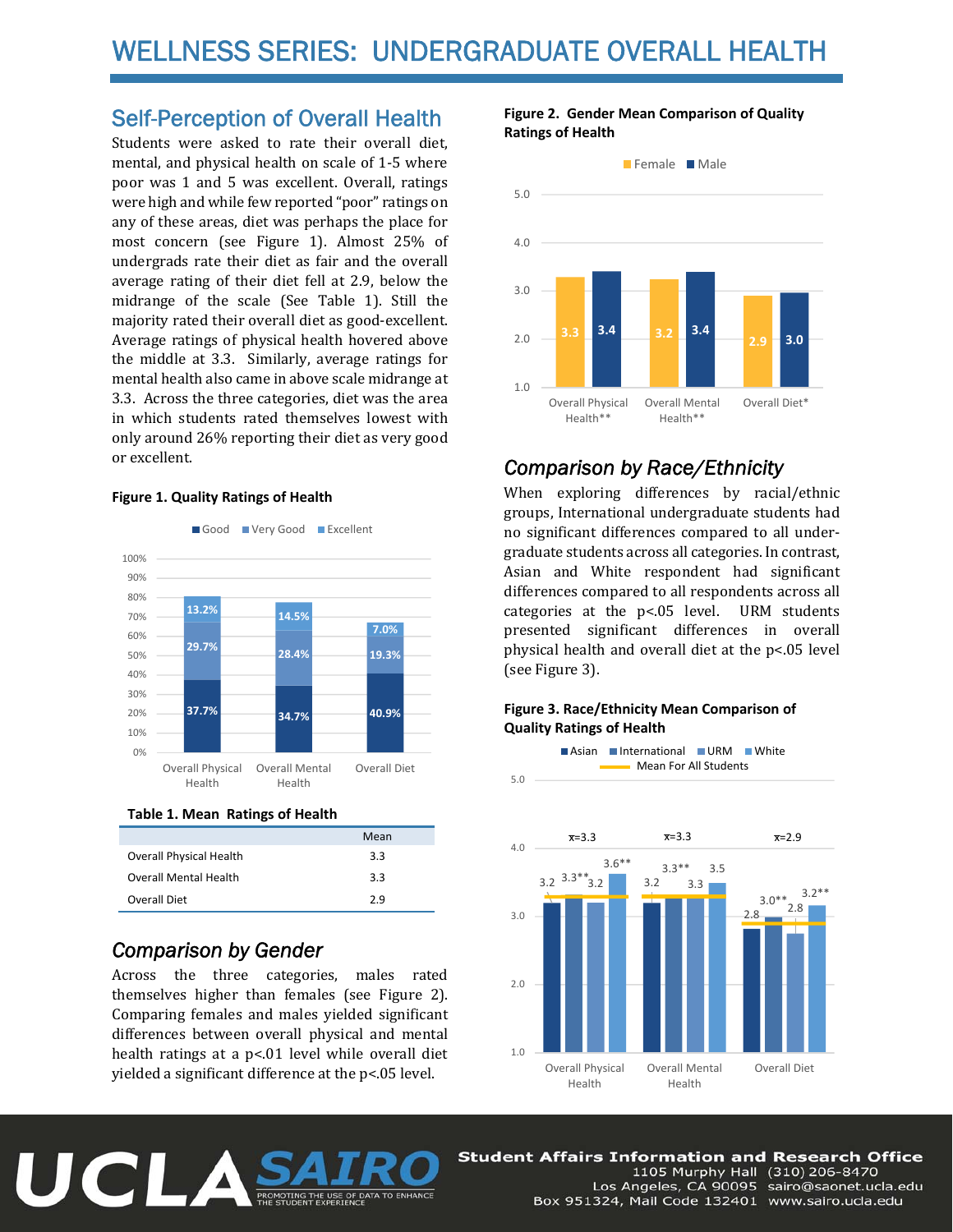# **Weight**

Respondents were asked to describe their current weight on a five point scale from  $1$  very underweight to 5 very overweight. The average rating for weight was slightly below midscale at 2.9. Slightly over a fourth of the respondents indicated feeling overweight while 12.2% rated themselves as slightly or very underweight (see Figure 4). Overall, the majority of undergraduates rated themselves at "about the right weight."

### **Figure 4. Student Rating of Weight**

 $\blacksquare$  Underweight  $\blacksquare$  About the Right Weight  $\blacksquare$  Overweight



## *Comparison by Gender*

Female students had a lower rating than men when rating their weight (see Figure 5). Men rated their average weight at 2.9 while women rated theirs at 2.8. Overall, there was a significant difference between men and women at the p<.01 level.

#### **Figure 5. Gender Mean Comparison of Student Rating of Weight**



## *Comparison by Race/Ethnicity*

Looking at differences by racial/ethnic groups, International undergraduate students had no significant difference compared to all undergraduate students. URM and White respondent had significant differences compared to all respondents at the  $p<01$  level. Asian students presented significant differences in at the p<.05 level (see Figure 6).

#### **Figure 6. Race/Ethnicity Mean Comparison of Student Rating of Weight**



# Improving Overall Health

Survey participants were asked to identify behaviors that they engaged in within the past month to improve their overall health (see Table 2). The top ranking method of improving health amongst participants was to "incorporate more fruits, vegetables and whole grains into my meals." This was followed by "increase in physical activity" and rounding out the top three was "engage in more social activities."

#### **Table 2. Behaviors Engaged to Improve Overall Health within Last Month**

|                                                                       | Yes, have<br>pursued |
|-----------------------------------------------------------------------|----------------------|
| Incorporate more fruits, vegetables and whole<br>grains into my meals | 82.1%                |
| Increase in physical activity                                         | 71.3%                |
| Engage in more social activities                                      | 64.0%                |
| Increase amount of sleep                                              | 59.9%                |
| Choose sugars from naturally occurring sources<br>such as fruits      | 57.5%                |
| Prepare meals at home more often                                      | 49.8%                |
| Seek emotional support from a trusted person                          | 45.3%                |
| Engage in relaxation activities (e.g. yoga,<br>mediation)             | 37.3%                |
| Seek counseling                                                       | 20.0%                |

# *Comparison by Gender*

Overall, a higher percentage of female students reported engaging in most activities or behaviors to increase overall health. The only exceptions were "increase in physical activity," "increase amount of sleep," and "seek counseling." Given that students were asked to mark all applicable health improvement strategies, we did not compare the means of each selected category. Both female and male students identified the same top three behaviors as part of their health improvement plan (see Table 3).